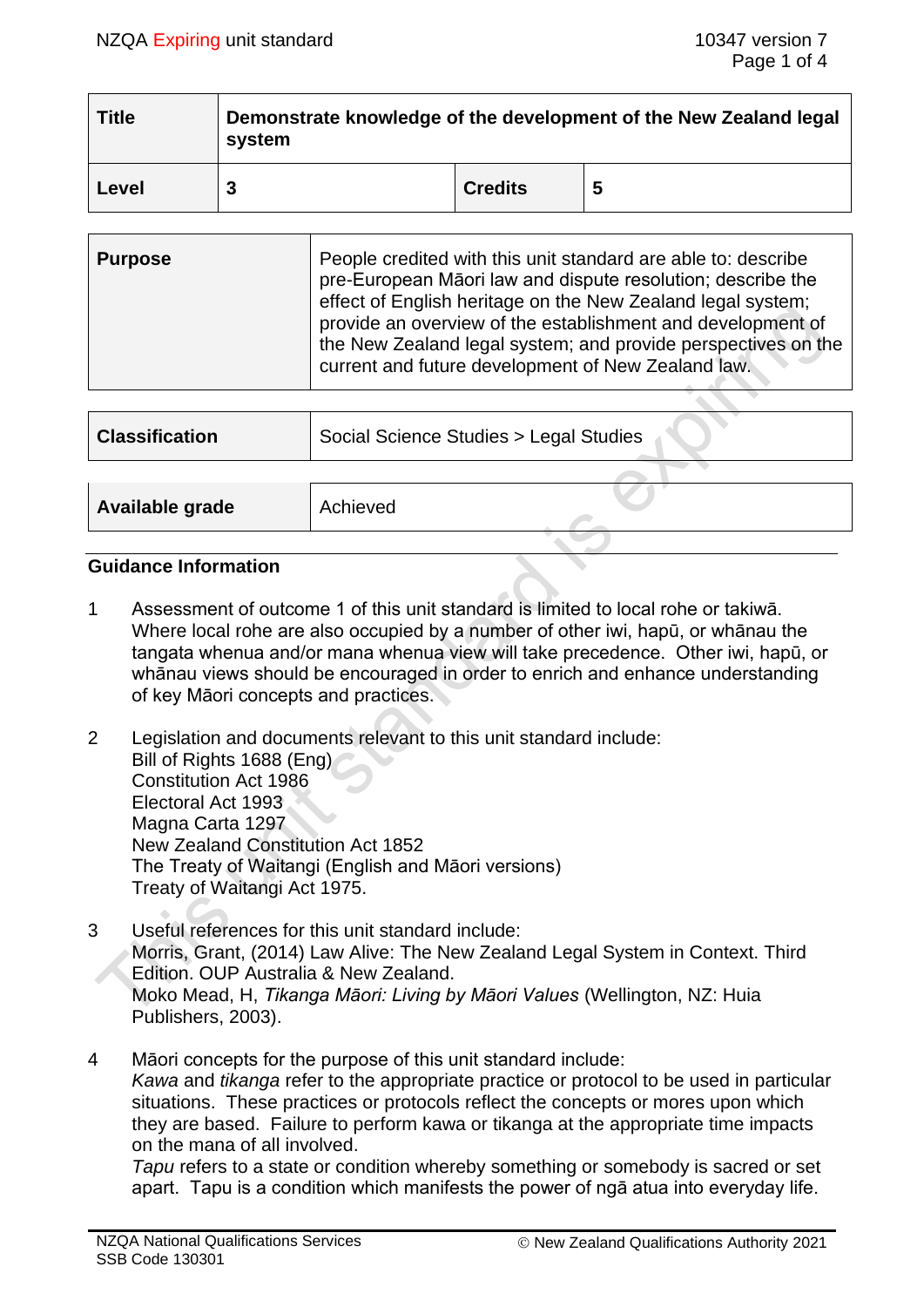The beliefs associated with tapu are inherently linked with the beliefs and practices as they were carried out prior to Pākehā contact. As a result, tapu as a concept or belief has changed significantly over time and differs between iwi and hapū. *Hara* refers to mistakes or sins.

*Noa* refers to a state or condition whereby something or somebody is not in a tapu state.

*Rāhui* refers to a mark to warn people against trespassing due to a prohibition or ban.

*Take tupuna* refers to the right of ownership of land through inheritance.

*Take raupatu* refers to the right of ownership of land by confiscation.

*Take whenua tuku* refers to land that has been gifted.

*Utu*, for the purpose of this unit standard, means to respond or reply by gift, action or through revenge.

*Muru*, for the purpose of this unit standard, means to wipe out the mistake or forgive.

# **Outcomes and performance criteria**

### **Outcome 1**

Describe pre-European Māori law and dispute resolution.

### **Performance criteria**

- 1.1 The roles of tikanga and kawa are identified and described in terms of their basis for law for pre-European Māori.
- 1.2 The role of Rangatira is identified and described in relation to tikanga.
- 1.3 The way in which tapu governed conduct, and the relationship of hara, noa, and rāhui to tapu for pre-European Māori are described.
- 1.4 Concepts of pre-European land tenure are identified and described in terms of take tupuna, take raupatu, and take whenua tuku.
- 1.5 Aspects of dispute resolution are identified and described in terms of their operation in pre-European society.

Range utu, muru.

## **Outcome 2**

Describe the effect of English heritage on the New Zealand legal system.

#### **Performance criteria**

2.1 Features of New Zealand law are identified and described in terms of their development from English jurisprudence.

Range one feature for each of  $-$  customary law, common law, equity.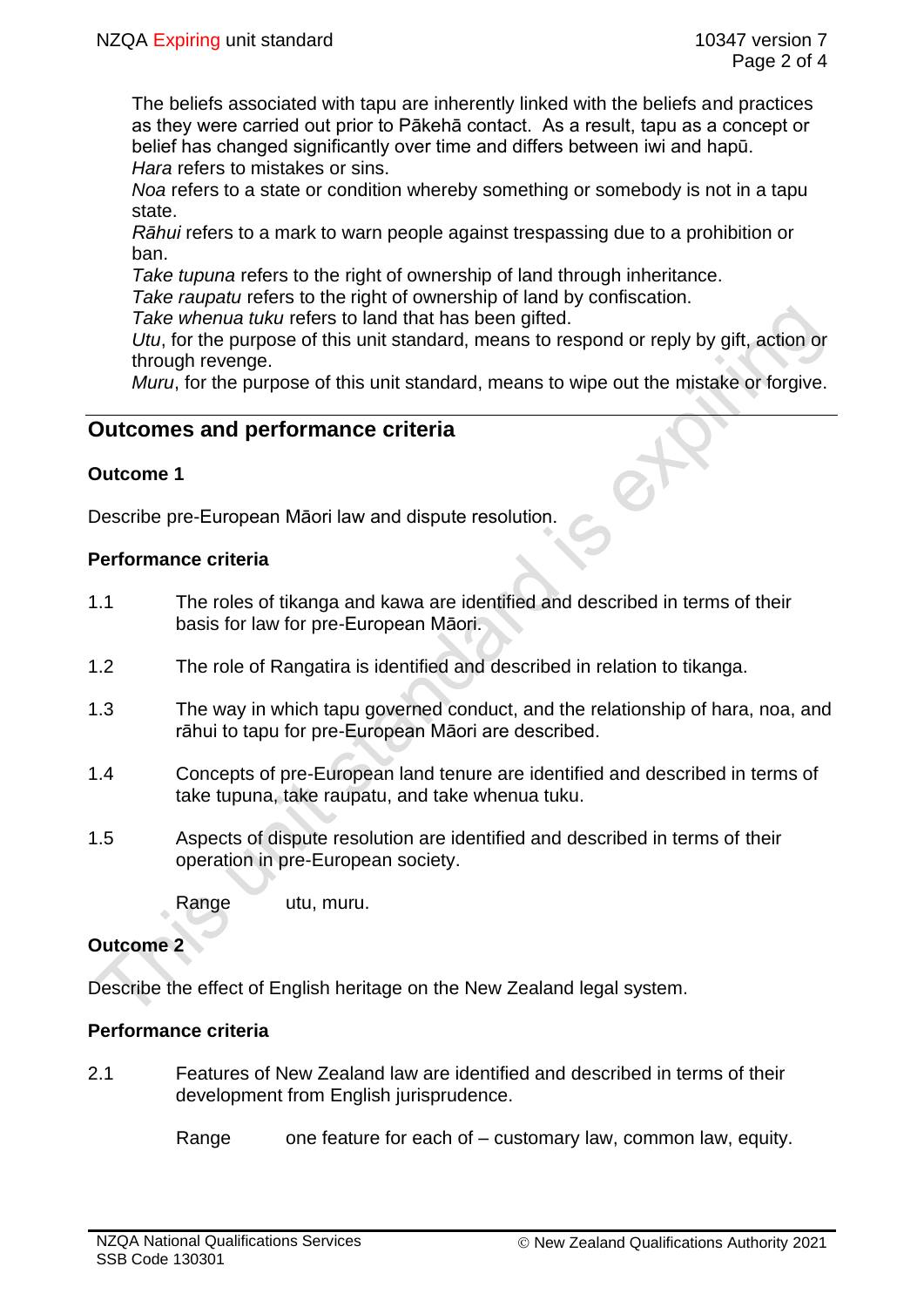2.2 The development of English statutes are identified and described in terms of how they illustrated the shift in power from the monarch to the common people and contributed to New Zealand law.

2.3 The notion of law as a social contract is described in terms of the development of government by consent in English heritage.

#### **Outcome 3**

Describe the establishment and development of the New Zealand legal system.

### **Performance criteria**

3.1 Problems in relation to translation and interpretation of words and/or terms from English to Māori versions of the Treaty of Waitangi are described.

Range three problems.

- 3.2 A consequence of one problem related to translation and interpretation of words and/or terms from English to Māori versions of the Treaty of Waitangi is described in terms of the subsequent governance of New Zealand.
- 3.3 The role of the New Zealand Constitution Act 1852 is described in terms of its significance in bringing the British model of government into New Zealand.
- 3.4 Specific legislation is described in terms of its effect on the development of New Zealand's legal system.

Range Constitution Act 1986, three other statutes.

## **Outcome 4**

Describe the current and future development of New Zealand law.

## **Performance criteria**

4.1 The importance of the Treaty of Waitangi is explained in terms of its influence upon the development of the New Zealand legal system, with reference to court cases and legislation.

Range two court cases, two pieces of legislation.

- 4.2 A development that illustrates the movement away from English law towards law that reflects the nature of New Zealand society is described.
	- Range development may include harmonisation with Australian law, formation of the Supreme Court, possibly becoming a republic, increased use of marae justice.

Range includes but is not limited to – Magna Carta 1297, Bill of Rights 1688.